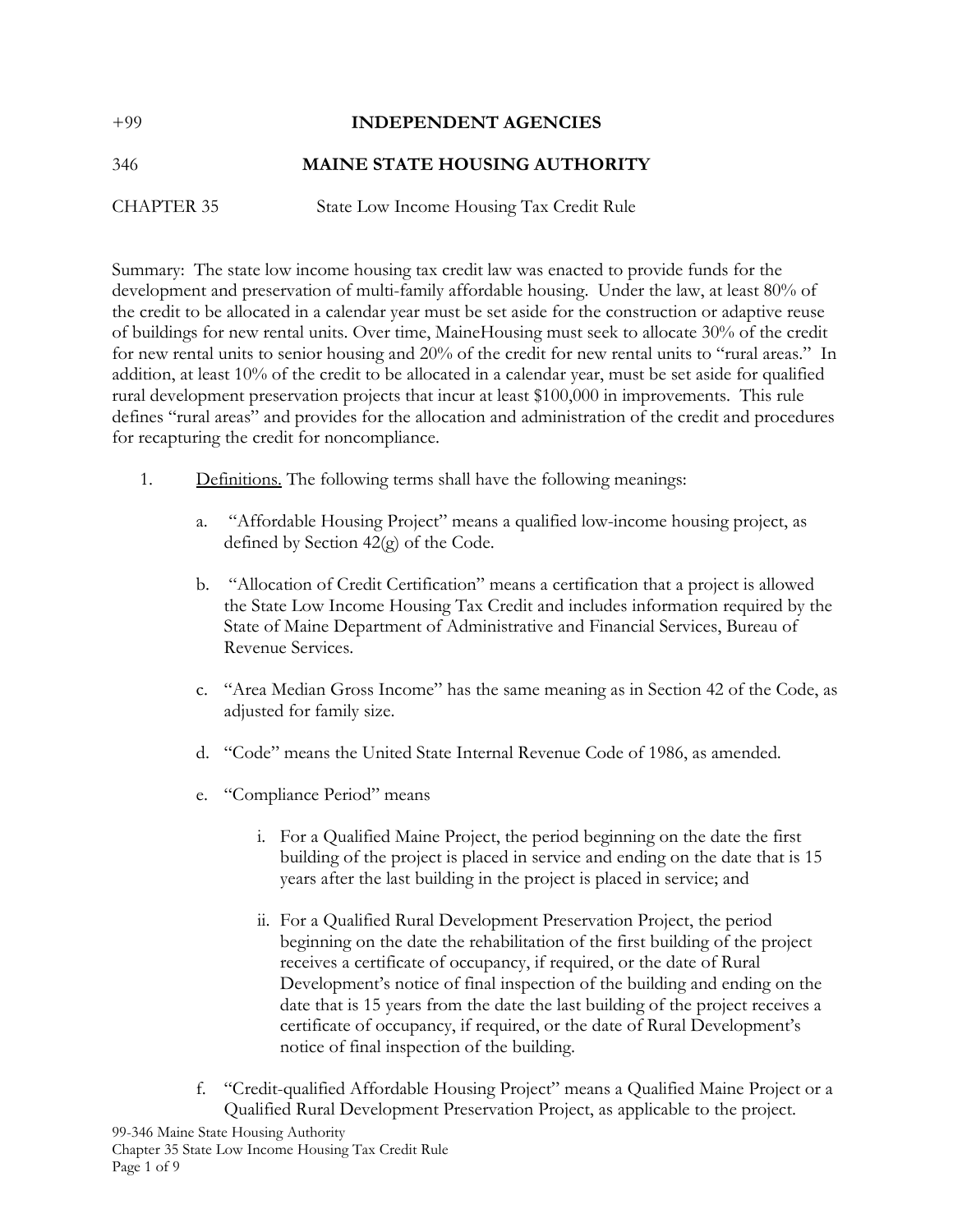- g. "Credit Units" means all of the Federal Low-Income Housing Tax Credit units in a Qualified Maine Project or all of the units in a Qualified Rural Development Preservation Project that are assisted or financed by Rural Development.
- h. "Difficult Development Area" has the same meaning as in Section 42(d) of the Code.
- i. "Director" means the director of MaineHousing.
- j. "Federal Low-Income Housing Tax Credit" means the federal tax credit as provided in Section 42 of the Code.
- k. "MaineHousing" means the Maine State Housing Authority.
- l. "Owner" is the person or entity that holds legal title to the Credit-qualified Affordable Housing Project.
- m. "Qualified Allocation Plan" means the applicable Federal Low-Income Housing Tax Credit rule adopted by MaineHousing.
- n. "Qualified Census Tract" has the same meaning as in Section 42(d) of the Code.
- o. "Qualified Maine Project" means an Affordable Housing Project that is:
	- i. Either the construction of one or more new buildings or the adaptive reuse of one or more previously constructed buildings that have not been previously used for residential purposes;
	- ii. Subject to a restrictive covenant requiring an income mix in which at least 60% of the units in the project to which credits are allocated are restricted to households with income at or below 50% of Area Median Gross Income; and
	- iii. Eligible for the 30% present value credit as described in Section 42 of the Code as a result of tax-exempt financing described in Section 42(h)(4)(B) of the Code.
- p. "Qualified Rural Development Preservation Project" means an Affordable Housing Project in which at least 75% of the residential units are assisted or financed under a Rural Development program.
- q. "Rural Areas" are all parts of the State of Maine that are deemed rural for purposes of Rural Development multi-family housing [\(https://eligibility.sc.egov.usda.gov/eligibility/welcomeAction.do?pageAction=mfhc\)](https://urldefense.proofpoint.com/v2/url?u=https-3A__eligibility.sc.egov.usda.gov_eligibility_welcomeAction.do-3FpageAction-3Dmfhc&d=DwMDaQ&c=euGZstcaTDllvimEN8b7jXrwqOf-v5A_CdpgnVfiiMM&r=88ij1bt_gMKD5hzZvFlhNI3GnufJRnSgkAmW_QmMBS8&m=QhEl_L5hqbaYcil8MVSxB_34to9_A9phz4RtJG8cm_w&s=WnwfJvh9OwoZds0oLtg-WD_ZM4o5fsOk46chYdD2Z8M&e=).
- r. "Rural Development" means the United States Department of Agriculture, Office of Rural Development, Rural Housing Service.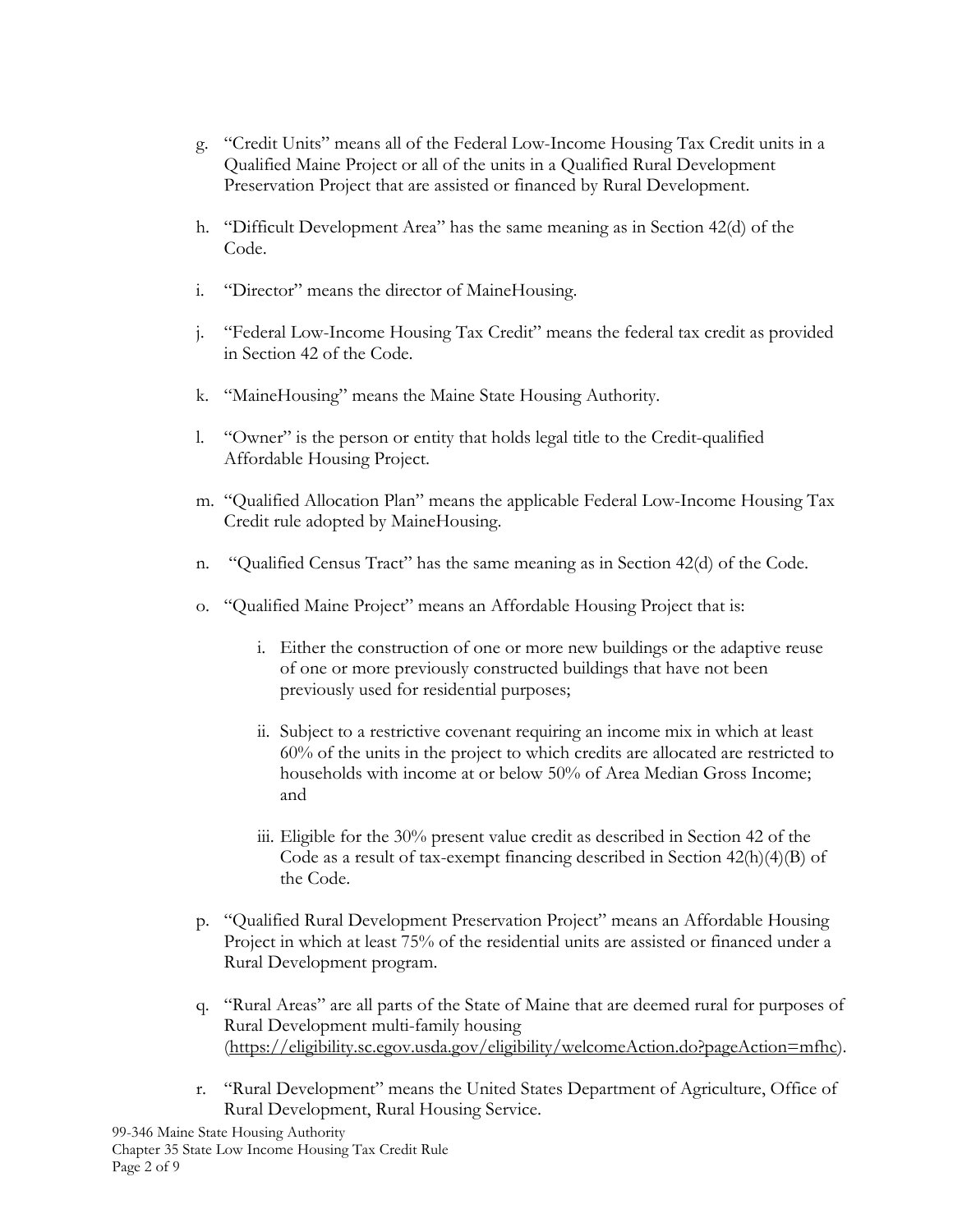- s. "Rural Development Headquarters" means the national office of Rural Development.
- t. "Rural Development Section 515 Properties" means rental housing projects financed under Section 515 of the Housing Act of 1949 (42 U.S.C. 1498).
- u. "Rural Development State Director" means the state director of the Rural Development state office for the State of Maine.
- v. "Senior Housing" means multifamily affordable rental housing units serving seniors that receive funding and project-based rental assistance under a Rural Development program or a United States Department of Housing and Urban Development multifamily elderly housing program or that meet the definition of "housing for older persons" under the federal Fair Housing Act, 42 United States Code, Section 3607(b)(2) and the Maine Human Rights Act.
- w. "State Credit" means the tax credits awarded pursuant to the State Low Income Housing Tax Credit Law and this rule.
- x. "State Low Income Housing Tax Credit Law" means36 M.R.S. §5219-WW and 30-A M.R.S. §4722, sub-§1, ¶GG, as may be amended from time to time.
- y. "Supportive Housing" means housing to assist persons with special needs in achieving housing stability, including persons who have experienced chronic homelessness or who are displaced, have a disability, are a victim of domestic violence or who have other special housing needs.
- z. "UPCS" means Uniform Physical Condition Standards, the physical inspection standards established by the United States Department of Housing and Urban Development for decent, safe and sanitary housing pursuant to 24 C.F.R. §5.703, as may be amended from time to time.
- 2. Set Asides.
	- a. Eighty percent of the State Credit available to be allocated in any calendar year, including any State Credit that has been carried forward or returned, is set aside for Qualified Maine Projects that use the Federal Low-Income Housing Tax Credit in conjunction with tax-exempt bonds issued by MaineHousing.
	- b. Ten percent of the State Credit first available to be allocated in any calendar year is set aside for Qualified Rural Development Preservation Projects, and if not allocated in that calendar year must be carried forward and be available to be allocated in subsequent calendar years for Qualified Rural Development Preservation Projects. Upon January 1, 2029, any amount previously set aside under this section 2.b. and not previously allocated to a Qualified Rural Development Preservation Project is released from the set aside and need not be allocated to a Qualified Rural Development Preservation Project.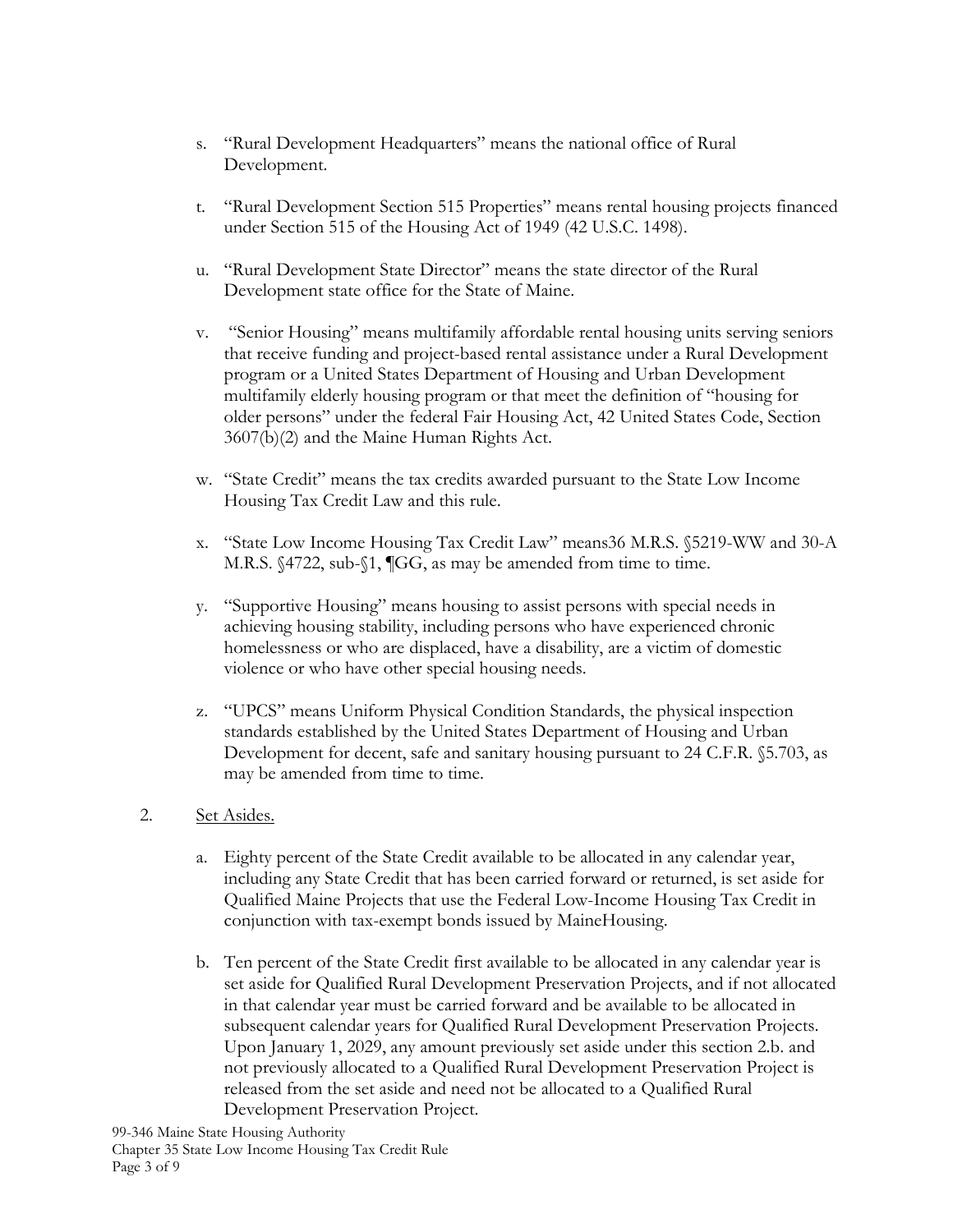## 3. Priorities.

- a. In reserving and allocating the State Credit for Qualified Maine Projects, MaineHousing will prioritize:
	- i. use of the State Credit in Qualified Census Tracts and Difficult Development Areas;
	- ii. efficient use of MaineHousing resources including without limitation the Federal Low-Income Housing Tax Credit, the State Credit, and 0% deferred financing resources to maximize the number of new residential units created;
	- iii. project readiness including approvals and financing in place;
	- iv. over time, 30% of the cumulative State Credit for Qualified Maine Projects Credits allocated to Senior Housing and 20% of the cumulative State Credit for Qualified Maine Projects allocated to Rural Areas; and
	- v. projects with an occupancy preference for persons who qualify for Supportive Housing in the greater of 4 units or 20% of the total number of units.
- b. In reserving and allocating State Credit for Qualified Rural Development Preservation Projects, MaineHousing will prioritize projects that:
	- i. are Rural Development Section 515 Properties being transferred to a new Owner in accordance with Rural Development requirements;
	- ii. incur a minimum of \$100,000 in property improvements in accordance with the State Low Income Housing Tax Credit Law; and
	- iii. are not claiming the Federal Low Income Housing Tax Credit.
- 4. Notice of Reservation of Credit.
	- a. MaineHousing will issue a notice of reservation of State Credit for Qualified Maine Projects as follows:
		- i. the notice of reservation will be issued at the same time as the Notice to Proceed described in the Qualification Allocation Plan;
		- ii. the notice of reservation will remain in effect as long as the Notice to Proceed remains in effect; and
		- iii. the notice of reservation may include State Credit to be allocated in future years.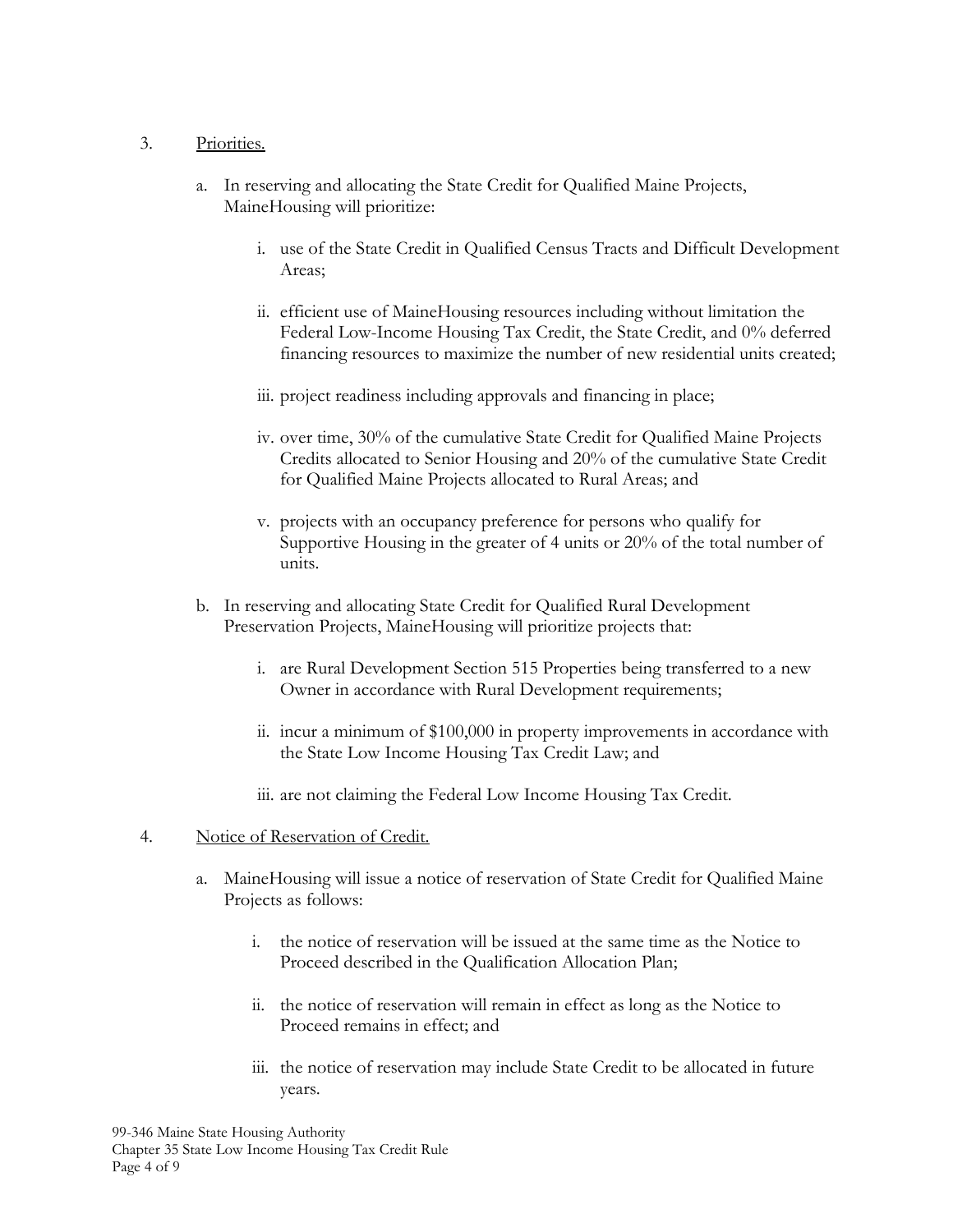- b. MaineHousing will issue a notice of reservation of State Credit for Qualified Rural Development Preservation Projects after receipt of the following:
	- i. An approval of transfer issued by Rural Development Headquarters;
	- ii. Current appraisal and capital needs assessment in compliance with Rural Development requirements;
	- iii. Repair plan approved by Rural Development; and
	- iv. Any additional documents needed by MaineHousing to determine the amount of credit.
- 5. Allocation of Credit.
	- a. MaineHousing will issue an Allocation of Credit Certification for a Qualified Maine Project after:
		- i. MaineHousing issues a Form 8609 for the Federal Low Income Housing Tax Credit; and
		- ii. A restrictive covenant meeting the requirements of the State Low Income Housing Tax Credit Law and this rule is executed by the Owner and MaineHousing and recorded in the appropriate registry of deeds.
	- b. MaineHousing will issue an Allocation of Credit Certification for a Qualified Rural Development Preservation Project after:
		- i. receipt of a notice of final inspection from the Rural Development State Director:
		- ii. Calculation by MaineHousing of the amount of State Low Income Housing Tax Credit to be awarded to the Qualified Rural Development Preservation Project; and
		- iii. A restrictive covenant meeting the requirements of the State Low Income Housing Tax Credit Law and this rule is executed by the Owner and MaineHousing and recorded in the appropriate registry of deeds.

## 6. Recapture.

- a. MaineHousing may recapture State Credit in accordance with this section if any one or more of the following occurs:
	- i. For a Qualified Maine Project, failure to comply with any one or more of the following as determined in accordance with Section 42(g) of the Code;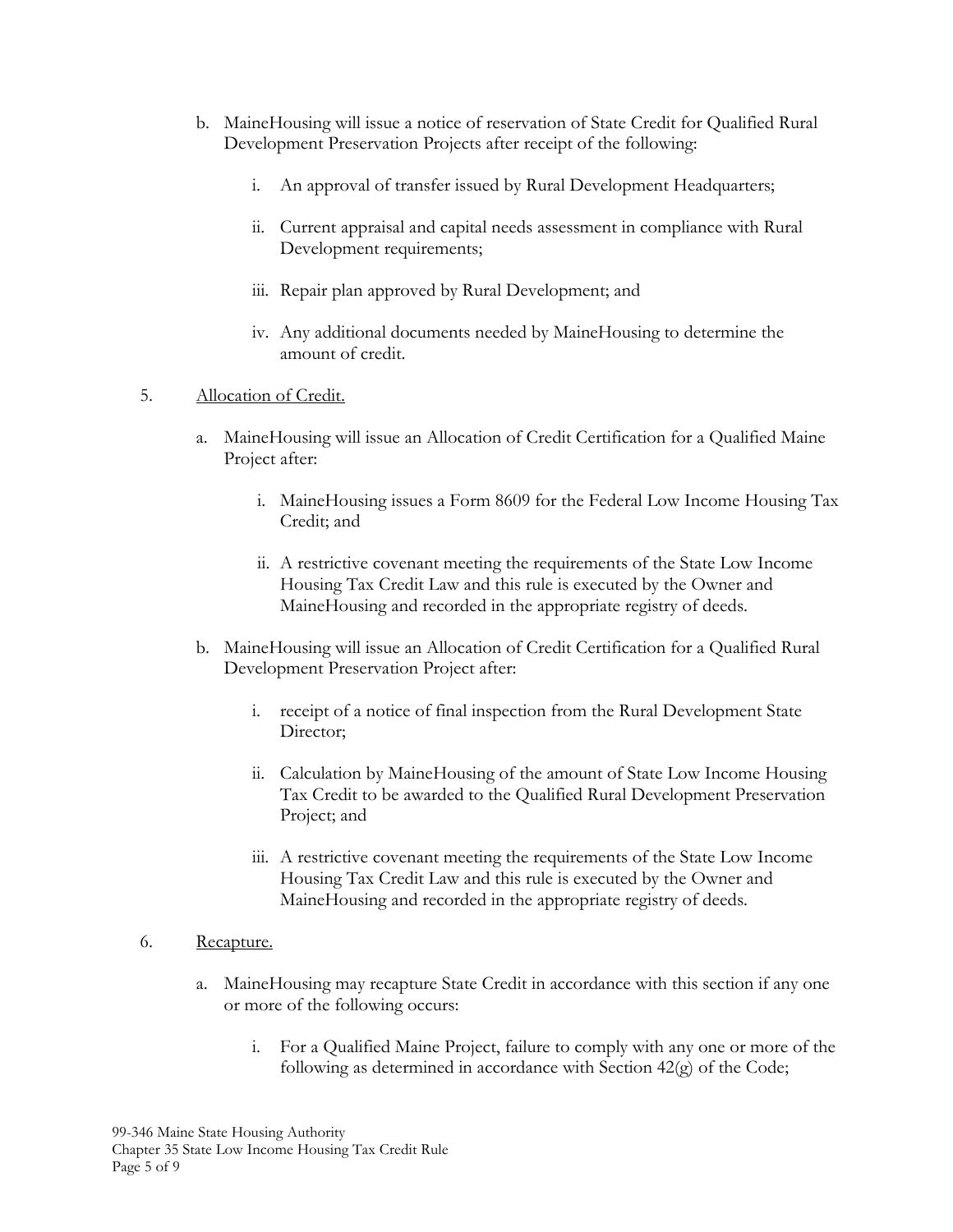- 1. The applicable income limitation on any of the Credit Units;
- 2. The next available unit rule; or
- 3. The rent restriction on any of the Credit Units;
- ii. For a Qualified Rural Development Preservation Project, a notice of violation or default of the Rural Development financing or rental assistance contract for the project that is not cured within any cure period specified by Rural Development in the notice, as may be extended by Rural Development;
- iii. Failure to maintain the project in a safe, decent, sanitary condition and in good repair in accordance with UPCS;
- iv. Disposition of the project through sale, foreclosure, deed-in-lieu of foreclosure, or otherwise unless the project continues to be a Credit-qualified Affordable Housing Project;
- v. Failure to comply with the minimum election made by Owner pursuant Section  $42(g)(1)$  of the Code or the project otherwise fails to qualify as an Affordable Housing Project, as determined by MaineHousing;
- vi. Loss of the project, any of the Credit Units, or any required amenities included in the eligible basis of the project that MaineHousing determines are essential to the operation of the project through damage, destruction, eminent domain, condemnation, or other action or event;
- vii. Dissolution, liquidation, termination of existence, insolvency, or business failure of or assignment for the benefit of creditors by Owner;
- viii.Any bankruptcy, receivership, reorganization, arrangement, insolvency, dissolution, or liquidation proceeding, or any other proceedings for the relief of debtors, under the U.S. Bankruptcy Code or any similar law, state or federal, whether now or hereafter existing, is instituted by or against Owner; or
- ix. Any other action or event that results in the project no longer being maintained as a Credit-qualified Affordable Housing Project.

The event of noncompliance in the above clause iv. of this subsection if the project will not continue to be a Credit-qualified Affordable Housing Project and the events of noncompliance in the above clauses v. through ix. of this subsection are considered egregious noncompliance for purposes of this section.

b. MaineHousing will not recapture State Credit for any noncompliance that is corrected by Owner before MaineHousing discovers the noncompliance.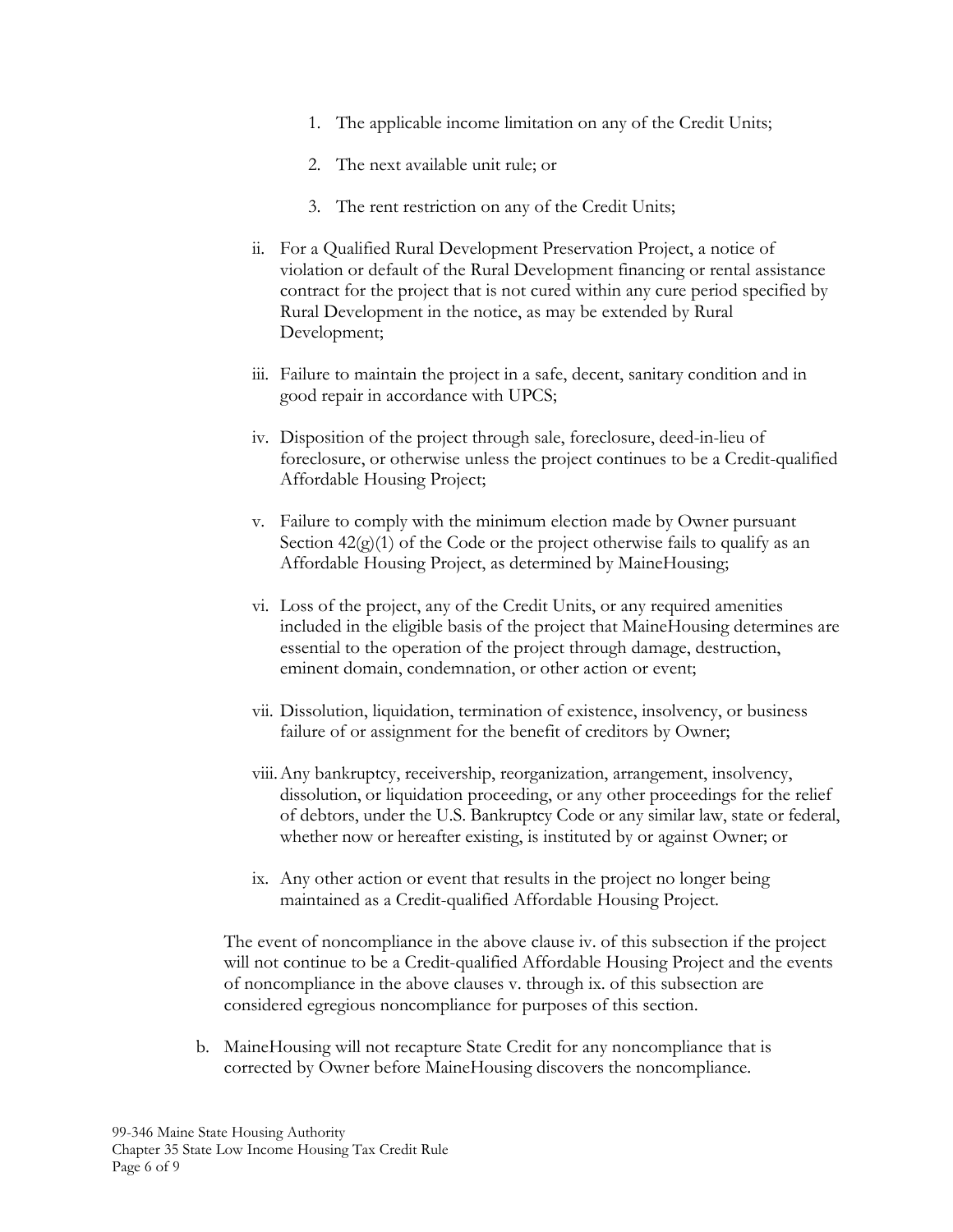- c. MaineHousing will give Owner written notice of noncompliance and a reasonable period of time established by MaineHousing to correct the noncompliance. The notice will specify each event of noncompliance and the period of time for correcting the noncompliance, which may be different for each event. The period of time for correcting an event of noncompliance may be extended by MaineHousing. Any extension will be written and provide the reason for the extension.
- d. If all of the events of noncompliance specified in the notice are corrected within their respective correction periods, MaineHousing will not recapture State Credit.
- e. If any of the events of noncompliance specified in the notice are not corrected within the respective period for correcting the noncompliance, MaineHousing will recapture State Credit. Except for egregious noncompliance set forth in subsection a. above, MaineHousing will defer recapture of the State Credit until the earliest of:
	- i. The end of the Compliance Period;
	- ii. Disposition of the project through sale, foreclosure, deed-in-lieu of foreclosure, or otherwise;
	- iii. Transfer of any interest in Owner that must be approved by MaineHousing pursuant to the MaineHousing *Transfers of Ownership Interests Rule*;
	- iv. MaineHousing determines there is a pattern of uncorrected noncompliance by the Owner; or
	- v. Any egregious noncompliance set forth in subsection a. above.
- f. The amount of the recapture of State Credit will be calculated when it is collected as follows:
	- i. The amount of recapture is the difference between (a) the total State Credit allocated to the project and (b) an amount equal to the product of the total State Credit allocated to the project multiplied by a fraction, the numerator of which is the number of months the project remained a Credit-qualified Affordable Housing Project since the project was placed in service and the denominator of which is 180, which difference is then prorated in proportion to the number of Credit Units that do not remain in compliance.
	- ii. The number of months in which the project has remained a Credit-qualified Affordable Housing Project is the Compliance Period less the period of noncompliance.

The period of noncompliance is the period of time from the first day of the month in which the noncompliance first occurred, not when it was discovered, to the last day of the month in which the noncompliance is corrected. If there are multiple events of noncompliance, the period of noncompliance is the first day of the first month in which any event of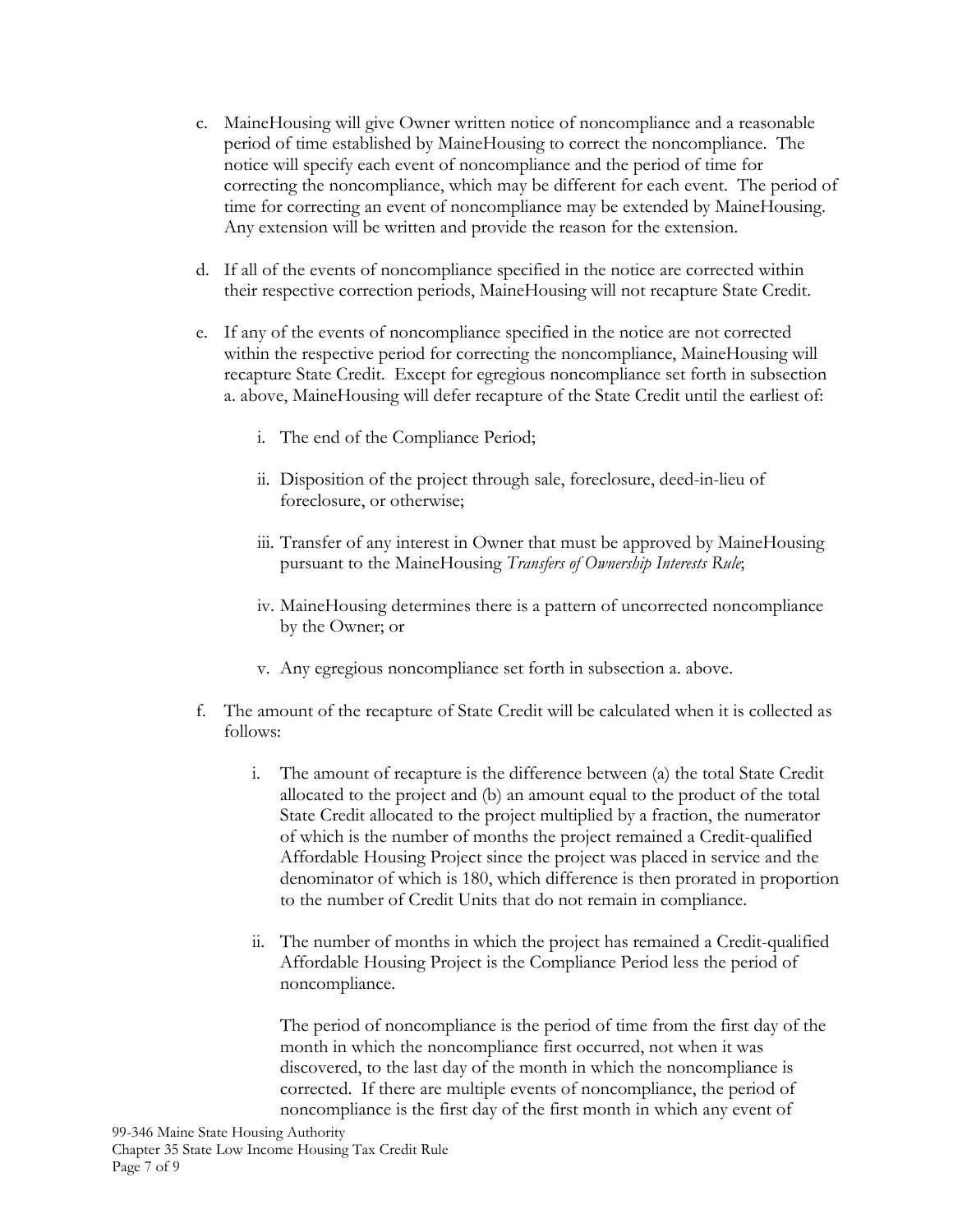noncompliance, not corrected within the applicable correction period, began to the last date of the month in which all noncompliance is corrected.

If recapture is collected before the end of the Compliance Period for any egregious noncompliance or other reason that results in the project no longer being maintained as a Credit-qualified Affordable Housing Project, the period of noncompliance will also include the period beginning on the first day of the month in which MaineHousing notifies Owner that recapture is due and ending on the last day of the Compliance Period.

- g. MaineHousing will give Owner written notice of the recapture amount and how the recapture amount was calculated. Owner must pay the recapture amount within the period of time set forth in the notice, which will not be less than 30 days and may be extended in writing by MaineHousing. If Owner does not pay the full amount of the recapture within the required period of time, MaineHousing may lien the project for the recapture amount plus accrued interest at the pre-judgment interest rate, in effect on the date of the lien as calculated in accordance with 14 M.R.S. §1602-B, until the lien is paid in full as set forth in the State Low Income Housing Tax Credit Law.
- h. All notices to Owner will be sent by registered mail or certified mail, return receipt requested, to Owner's last known address and will be deemed received within three (3) business days of being mailed.
- 7. General.
	- a. MaineHousing may publish program guides for the allocation of the State Credit in accordance with the State Low Income Housing Tax Credit Law and this rule.
	- b. MaineHousing will track annual allocations and provide information required by the State of Maine Department of Administrative and Financial Services, Bureau of Revenue Services to determine eligibility and amount of credit allocated each calendar year.
	- c. MaineHousing will charge a reasonable fee for each State Credit project to defray its increased costs due to the State Credit.
- 8. Rule Limitations.
	- a. Other Laws. If this rule conflicts with any provision of applicable federal or state law, such federal or state law shall control.
	- b. Waivers. Upon determination for good cause, the Director of MaineHousing, or the Director's designee, may, subject to statutory limitations, waive any provision of this rule. Each waiver shall be in writing and shall be supported by documentation of the pertinent facts and grounds for the waiver.
	- c. Full Discretion. MaineHousing is entitled to the full discretion allowed by law in making all decisions and interpretations under this rule.